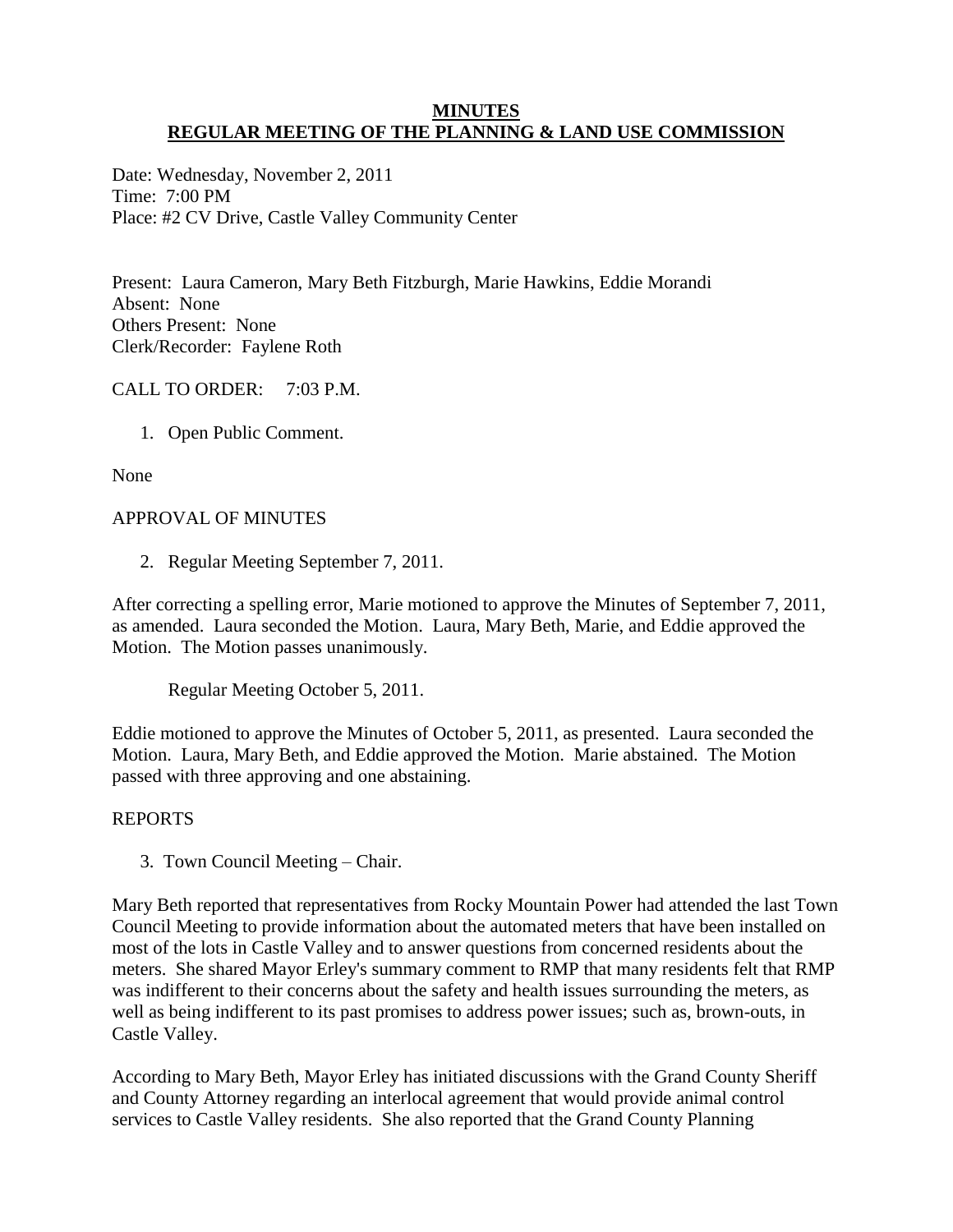Commission is proposing substantive changes to the Colorado River Road Management Plan in its General Plan Update. She said that the Town is writing another letter to the GCPC requesting recommendations that would more accurately reflect the intent of the RRCP in the General Plan and to help strengthen watershed protection.

4. Building Permit Agent.

Faylene submitted a report on permit activity in October 2011. She also reported on the status of building permits and structures on Lot 248 and has included a note in the Lot file regarding future residential construction. Faylene and Mary Beth reviewed the Town's response to Grand County's concern about structures within Castle Valley that are being used and/or advertised for sale as dwellings without proper permits. Mayor Erley is drafting a letter to send to property owners with questionable structures. Bill Hulsey, Grand County Building Inspector, is investigating a "rustic cabin" category for dwellings.

5. Procedural Matters.

None.

# NEW BUSINESS

6. Meeting Dates for 2012.

PLUC Members chose to continue meeting on the first Wednesday of each month in 2012, with the exception of the July Meeting. The July meeting will be held on July 11, 2012, the second Wednesday of the month

Faylene will arrange to post the 2012 PLUC Meeting Schedule for 2012 in the Moab Times-Independent, as well as on the Utah Public Meetings website, and the Town's website.

# OLD BUSINESS

7. Discussion and possible action re: General Plan Review.

Members reviewed survey questions and responses from the 2007 General Plan Update. They considered questions for retention, revision, or deletion in the 2012 survey. It was decided to retain questions that reflect basic community values and to delete questions that had already been addressed through ordinances or other Town Council decisions during the past five years. Questions that address upcoming issues that would require ordinances or would provide support for future ordinances will be added.

Members agreed to the following:

- Continue to include questions inquiring about the continued support for priority community values such as one dwelling per 5 acre lot, no commercial development, and watershed protection.
- Inquire about: septic system pumping, where property owners get their drinking water from, if they treat/filter their well water, grasshopper control, use of pesticides/herbicides,